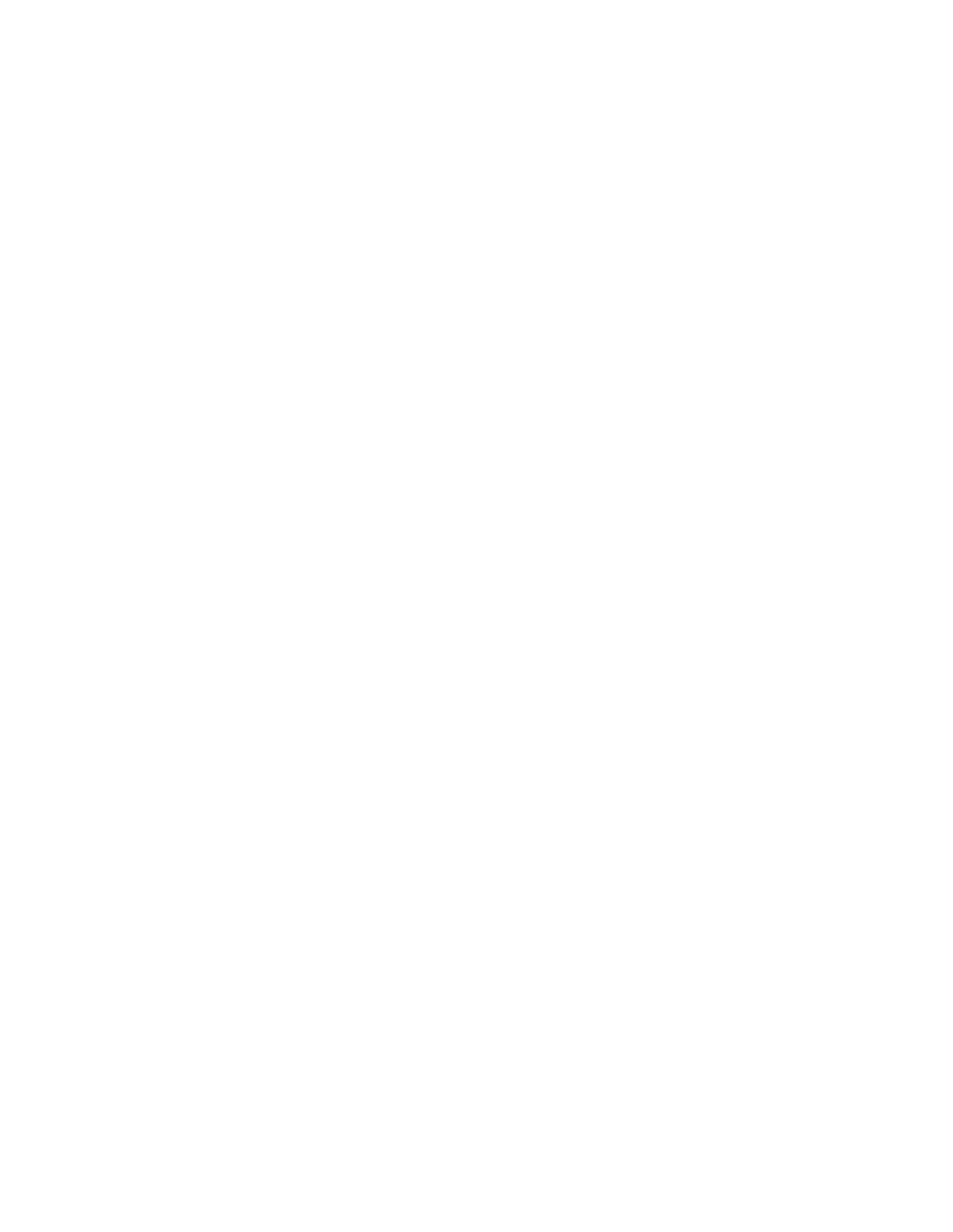DECLARATIONS

EXECUTIVE PROTECTION POLICY Policy Number [Formatted Policy Number]

Chubb Insurance Company of Canada herein called the Company.

## Item 1. **Parent Organization**:

[Account Name] [Account Address including address1 and address2] [Account City Name], [Account Domicile State] [Account Zip Code]

| ltem 2. | <b>Policy Period:</b> | From |                                            | 12:01 A.M. on [Effective Date]  |  |
|---------|-----------------------|------|--------------------------------------------|---------------------------------|--|
|         |                       | TΩ   | 12:01 A.M.                                 | [Expiration Date of the Policy] |  |
|         |                       |      | Local time at the address shown in Item 1. |                                 |  |

- Item 3. Coverage Summary **Description** [List Coverages on a policy]
- Item 4. Termination o f Prior Policies: [Prior Years policy number]

**THE EXECUTIVE LIABILITY AND INDEMNIFICATION, FIDUCIARY LIABILITY, OUTSIDE DIRECTORSHIP LIABILITY AND EMPLOYMENT PRACTICES LIABILITY COVERAGE SECTIONS (WHICHEVER ARE APPLICABLE) ARE ALL WRITTEN ON A CLAIMS MADE BASIS. EXCEPT AS OTHERWISE PROVIDED, THESE COVERAGE SECTIONS COVER ONLY CLAIMS FIRST MADE AGAINST THE INSURED DURING THE POLICY PERIOD. PLEASE READ CAREFULLY.** 

**In Witness Whereof, the Company issuing this policy has caused this policy to be signed by its authorized officers, but it shall not be valid unless also signed by a duly authorized representative of the Company. CHUBB INSURANCE COMPANY OF CANADA** 



Authorized Representative

Date